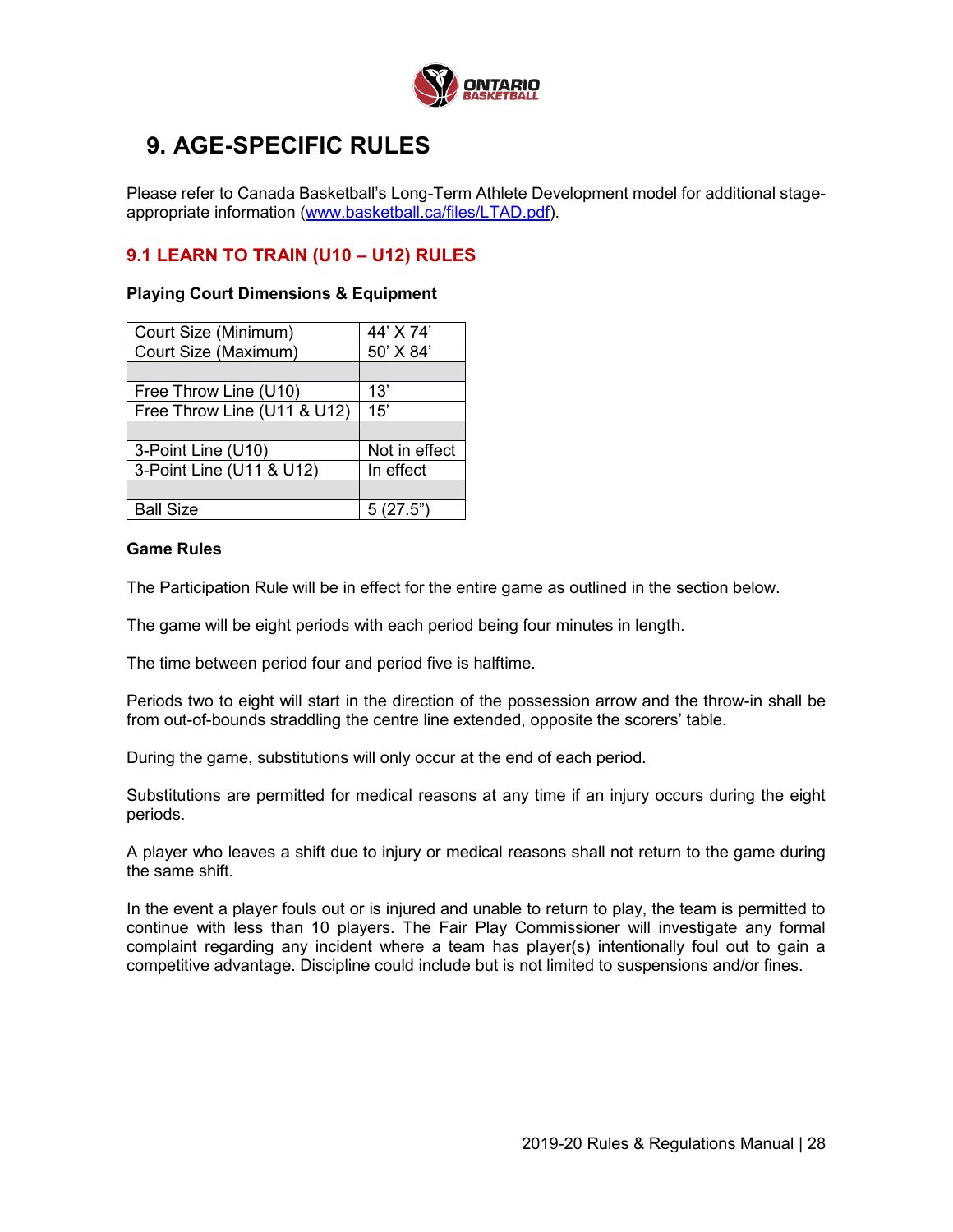

### **Participation Rule**

The Participation rule was formulated for the best interests of the children playing at the Learn to Train stage of development and aims at providing stage-appropriate competition that maximizes each athlete's long-term development.

Every child who is registered and has signed a team roster form must participate under the Participation rule. Every coach is expected to respect the intent of these rules and adhere to them.

Coaches are required to provide playing time for all players present at the game who have been registered with Ontario Basketball. This rule will be in effect for the entire game.

All teams must abide by this rule for all Ontario Basketball games including sanctioned games, sanctioned tournaments, Ontario Basketball League games, and Ontario Basketball Championships.

#### **Participation Rule Violations**

If any team is found in violation of the participation rule, the game will be considered a forfeit game  $(2-0)$ .

#### **It is the responsibility of all coaches to check the scoresheet during and after the game for accuracy of shift tracking.**

Should a violation in the participation rule occur, it is the responsibility of the coach to raise this issue.

During OBL games, coaches must report violations to the convener and by e-mail to Dean Eyers (deyers@basketball.on.ca). The violation will be reviewed by Ontario Basketball after the weekend. Changes to game results will happen after the review, if necessary.

If a shifting violation has occurred, teams must finish playing the game and any decisions regarding further penalties will be handled by the Fair Play Committee upon completion of the game.

#### **Minimum Shifts Required Per Player**

| <b>Number of</b><br><b>Players</b> | <b>Min. Shifts per Player</b> | Max. Shifts per<br><b>Player</b> |  |  |
|------------------------------------|-------------------------------|----------------------------------|--|--|
| 15                                 |                               |                                  |  |  |
|                                    |                               |                                  |  |  |
|                                    |                               |                                  |  |  |
| ר ו                                |                               |                                  |  |  |
|                                    |                               |                                  |  |  |
|                                    |                               |                                  |  |  |

#### **Important Shifting Notes**

- Each player must play and complete a minimum of one shift per half.
- Back-to-back shifts are permitted.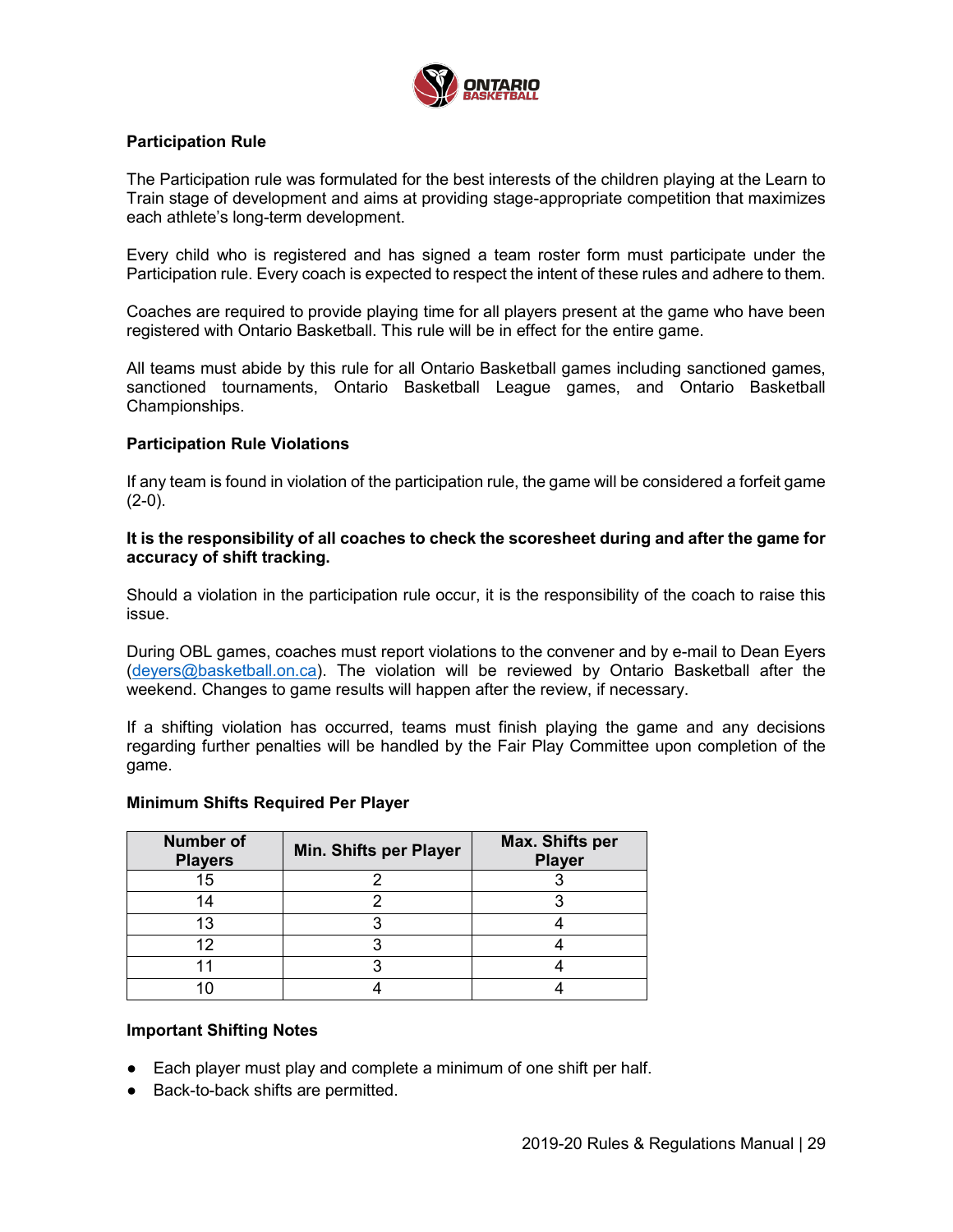

- The sequence of shifting is not relevant as long as each player receives the minimum number of shifts, does not exceed the maximum, and plays at least one shift per half (First half = Shifts 1, 2, 3, 4; Second half = Shifts 5, 6, 7, 8).
- For all sanctioned, sanctioned tournament, and OBL games, a team must have 10 players to start each game, otherwise the game is forfeited (2-0). In such circumstances, the game must still be played.
- In the case of injuries or foul outs that result in a team playing with less than the required 10 players, a team is permitted to continue the game with less than 10 players and the game will not be considered a forfeit based on this circumstance. Equal play guidelines still apply to the athletes remaining in the game; **no player is permitted to play more than one shift than any other player**. This exception only applies if the team meets the required number of players to start the game. Subsequently, if injured or fouled out in the 1st half. That player does not have to satisfy a shift in the  $2<sup>nd</sup>$  as they are no longer considered in the shifting.
- For Ontario Basketball Championships, a team must have 10 players to start their first game of each weekend, otherwise the game is forfeited (2-0). In such circumstances, the game must still be played. Specific to Ontario Basketball Championships only, in the case of injuries or foul outs that result in a team playing with less than the required 10 players, the first and subsequent games will not be considered a forfeit; the game results will count provided that all players have completed at least one shift in the first half of their first game, and the Participation rule is observed throughout all games.
- In the case of a disagreement on which team has to put out their lineup first, the lower ranked seed will be asked to put their lineup out first.

## **Assigning Shifts**

For the purpose of shift assignment for the participation rule, each shift shall be divided into four one-minute intervals, and assignment of a shift shall take place as follows:

In the event of an injury, medical emergency or an athlete fouling out and a substitution is required, the athlete who plays the majority of the shift will be assigned as having played that shift.

If Player #1 is injured any time in the first minute and fifty-nine seconds or less of their shift (4:00 to 2:01 on the game clock) and requires a substitute, the shift will be assigned to Player #2 (the substitute).

If Player #1 plays the majority of their shift (has played two minutes or more of the shift, or 2:00 or less on the game clock) and requires a substitute, the shift will be assigned to Player #1 (the injured or fouled out player).

**Case 1 Example:** Player A1 is injured 1 minute and 15 seconds into the shift (2:45 on the game clock). Player A2 is substituted into the game to replace teammate A1. The shift is assigned to the substitute (Player A2) on the scoresheet, as they will have played the majority of the shift (2 minutes and 45 seconds of the four-minute shift).

**Case 2 Example:** Two minutes and five seconds into shift (1:55 on the game clock), Player B4 received their fifth foul and is therefore fouled out. Player B7 is substituted in to replace teammate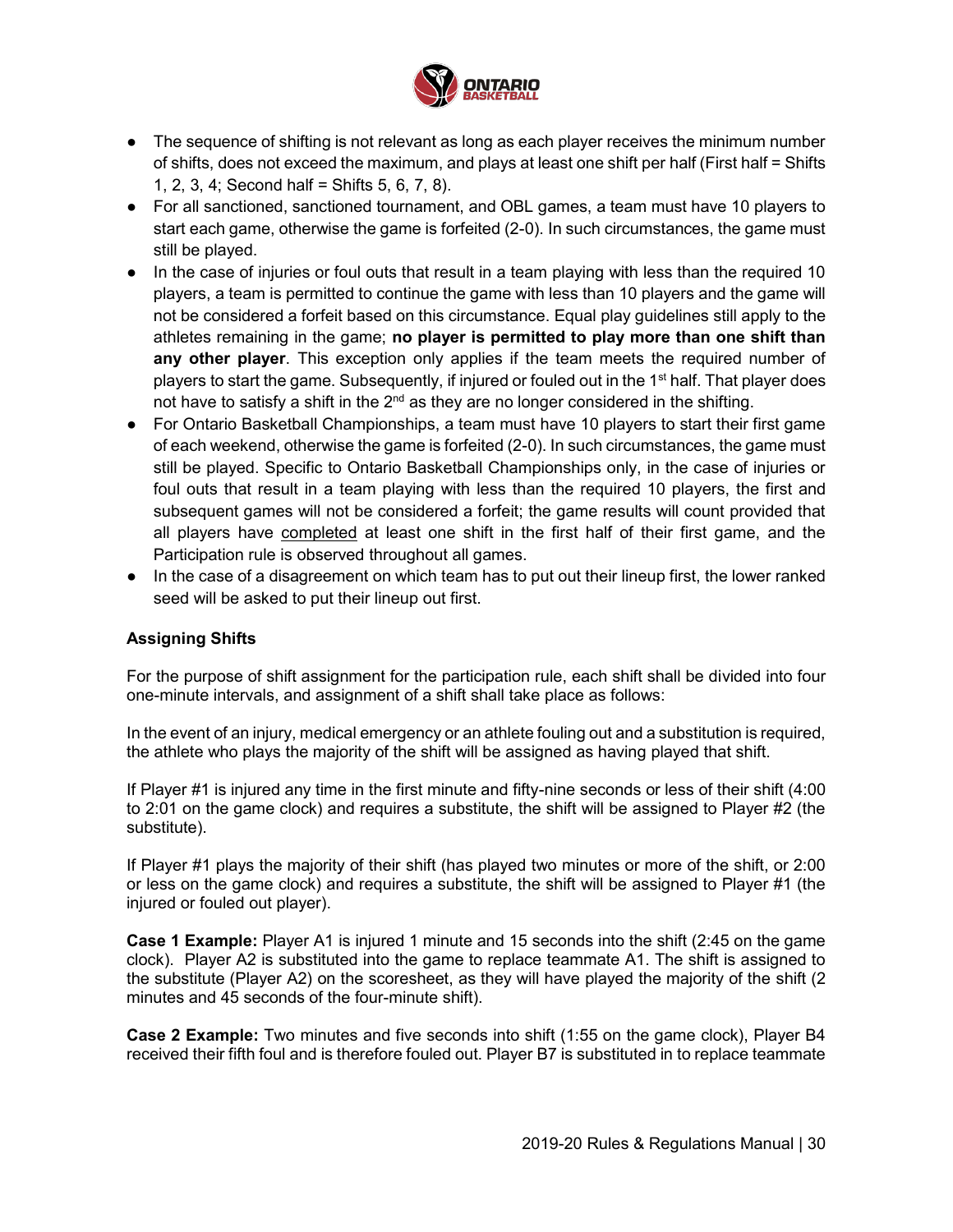

B4. In this case, Player B4 has already played the majority of the shift (more than half of the fourminute shift) and therefore the shift is recorded as being played by Player B4 on the scoresheet.

#### **Late Players**

Although adding eligible player(s) after the game has started to the official scoresheet is permitted, the Participation rule must be met for all players including late player(s). Players must play in at least one shift in the first half in order to fulfill equal playing time requirements and thus a player cannot be added in the second half and meet the Participation rule.

#### **Tracking Playing Time**

The scorer is required to track all of the players' shifts including substitutions due to injuries, medical reasons, and fouling out.

Each time a player is on the court for a shift, a checkmark will be made in the space provided on the scoresheet (see example below).

| Date:<br>Team: |                      |              |                       | Location:  |                      |            |                       |              |
|----------------|----------------------|--------------|-----------------------|------------|----------------------|------------|-----------------------|--------------|
| Player         | <b>First Quarter</b> |              | <b>Second Quarter</b> |            | <b>Third Quarter</b> |            | <b>Fourth Quarter</b> |              |
| <b>Shift</b>   | One                  | Two          | <b>Three</b>          | Four       | <b>Five</b>          | <b>Six</b> | Seven                 | Eight        |
| <b>Barbin</b>  |                      | $\sqrt{(1)}$ |                       | $\sqrt{2}$ |                      | $\sqrt{3}$ |                       | $\sqrt(4)$   |
| Jansson        | $\sqrt{(1)}$         |              | $\sqrt{2}$            |            | $\sqrt{3}$           |            | $\sqrt{(4)}$          |              |
| Harding        | $\sqrt{(1)}$         |              | $\sqrt{2}$            |            | $\sqrt{3}$           |            | $\sqrt(4)$            |              |
| Molina         |                      | $\sqrt{(1)}$ |                       | $\sqrt{2}$ |                      | $\sqrt{3}$ |                       | $\sqrt(4)$   |
| Prasaud        |                      | $\sqrt{(1)}$ |                       | $\sqrt{2}$ |                      | $\sqrt{3}$ |                       | $\sqrt(4)$   |
| Lafontaine     | $\sqrt{(1)}$         |              | $\sqrt{2}$            |            | $\sqrt{3}$           |            | $\sqrt(4)$            |              |
| Mallia         |                      | $\sqrt{(1)}$ |                       | $\sqrt{2}$ |                      | $\sqrt{3}$ |                       | $\sqrt{(4)}$ |
| Savoie         | $\sqrt{(1)}$         |              | $\sqrt{2}$            |            | $\sqrt{3}$           |            | $\sqrt{(4)}$          |              |
| Eyers          |                      | $\sqrt{(1)}$ |                       | $\sqrt{2}$ |                      | $\sqrt{3}$ |                       | $\sqrt(4)$   |
| Walsh          | $\sqrt{(1)}$         |              | $\sqrt{2}$            |            | $\sqrt{3}$           |            | $\sqrt{(4)}$          |              |
| <b>Total</b>   | 5                    | 5            | 5                     | 5          | 5                    | 5          | 5                     | 5            |

*Note: The brackets illustrate the number of shifts the player has played and are not placed on the scoresheet.*

#### **Faking Injuries/Not Dressing Players**

It is considered unethical and having a lack of respect for the intent and spirit of the game for a coach to instruct an athlete to fake an injury or not allow them to dress for competition for no reason. Instructing particular players to not attend particular games for the competitive advantage of circumventing equal shifting is unethical, unsportsmanlike, and counterproductive to the focus on development for Learn to Train athletes.

At no time shall a player be intentionally excused from a sanctioned game by a coach. Coaches are not permitted to instruct any players on their roster that they are not able to play in selected games. Ontario Basketball recognizes the fact that not every child will attend every game due to